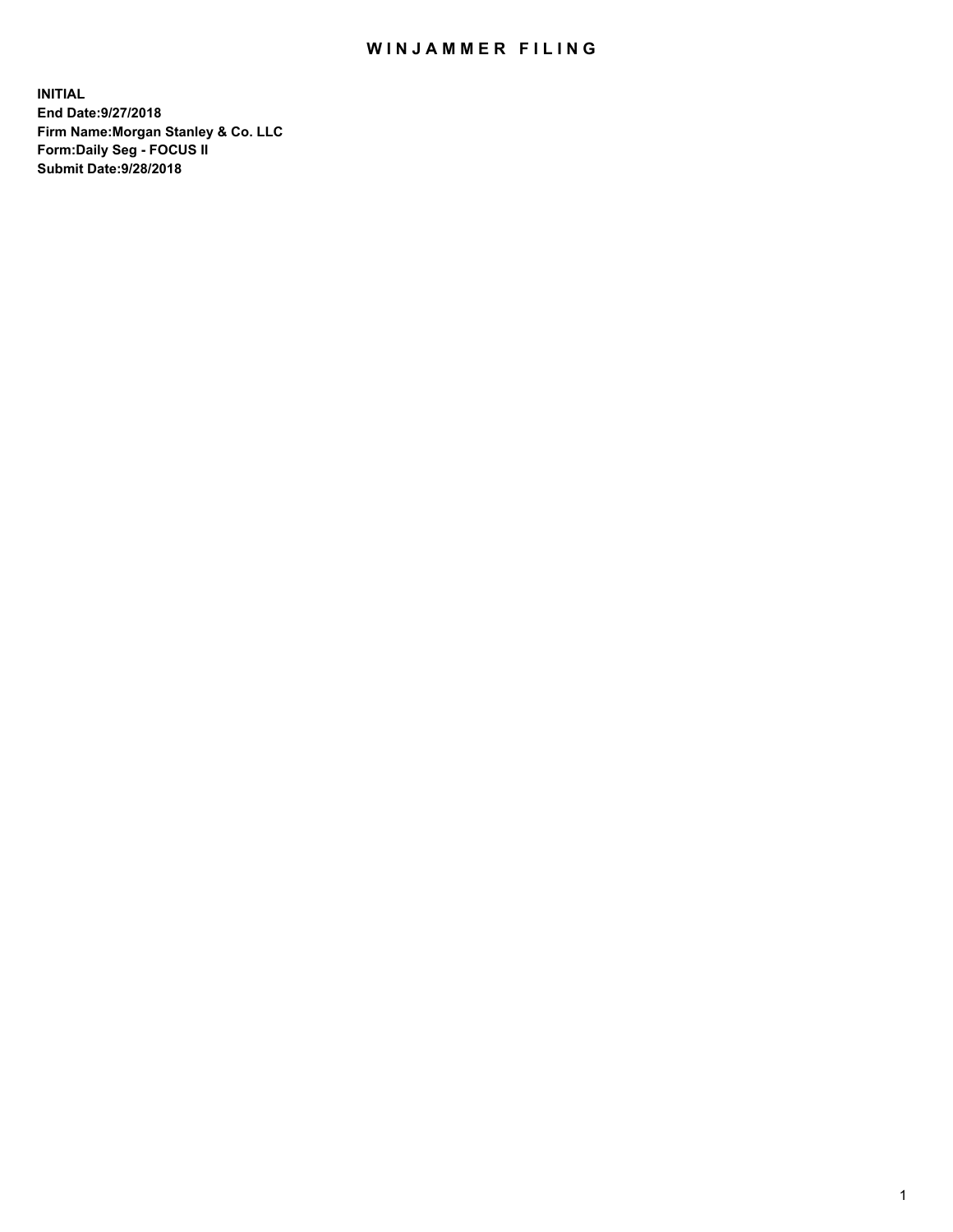**INITIAL End Date:9/27/2018 Firm Name:Morgan Stanley & Co. LLC Form:Daily Seg - FOCUS II Submit Date:9/28/2018 Daily Segregation - Cover Page**

| Name of Company                                                                                                                                                                                                                                                                                                                | Morgan Stanley & Co. LLC                               |
|--------------------------------------------------------------------------------------------------------------------------------------------------------------------------------------------------------------------------------------------------------------------------------------------------------------------------------|--------------------------------------------------------|
| <b>Contact Name</b>                                                                                                                                                                                                                                                                                                            | <b>Ikram Shah</b>                                      |
| <b>Contact Phone Number</b>                                                                                                                                                                                                                                                                                                    | 212-276-0963                                           |
| <b>Contact Email Address</b>                                                                                                                                                                                                                                                                                                   | lkram.shah@morganstanley.com                           |
| FCM's Customer Segregated Funds Residual Interest Target (choose one):<br>a. Minimum dollar amount: ; or<br>b. Minimum percentage of customer segregated funds required:% ; or<br>c. Dollar amount range between: and; or<br>d. Percentage range of customer segregated funds required between:% and%.                         | 280,000,000<br><u>0</u><br><u>0 0</u><br>0 Q           |
| FCM's Customer Secured Amount Funds Residual Interest Target (choose one):<br>a. Minimum dollar amount: ; or<br>b. Minimum percentage of customer secured funds required:%; or<br>c. Dollar amount range between: and; or<br>d. Percentage range of customer secured funds required between:% and%.                            | 140,000,000<br><u>0</u><br><u>00</u><br>0 <sub>0</sub> |
| FCM's Cleared Swaps Customer Collateral Residual Interest Target (choose one):<br>a. Minimum dollar amount: ; or<br>b. Minimum percentage of cleared swaps customer collateral required:% ; or<br>c. Dollar amount range between: and; or<br>d. Percentage range of cleared swaps customer collateral required between:% and%. | 92,000,000<br><u>0</u><br><u>00</u><br>0 <sup>0</sup>  |

Attach supporting documents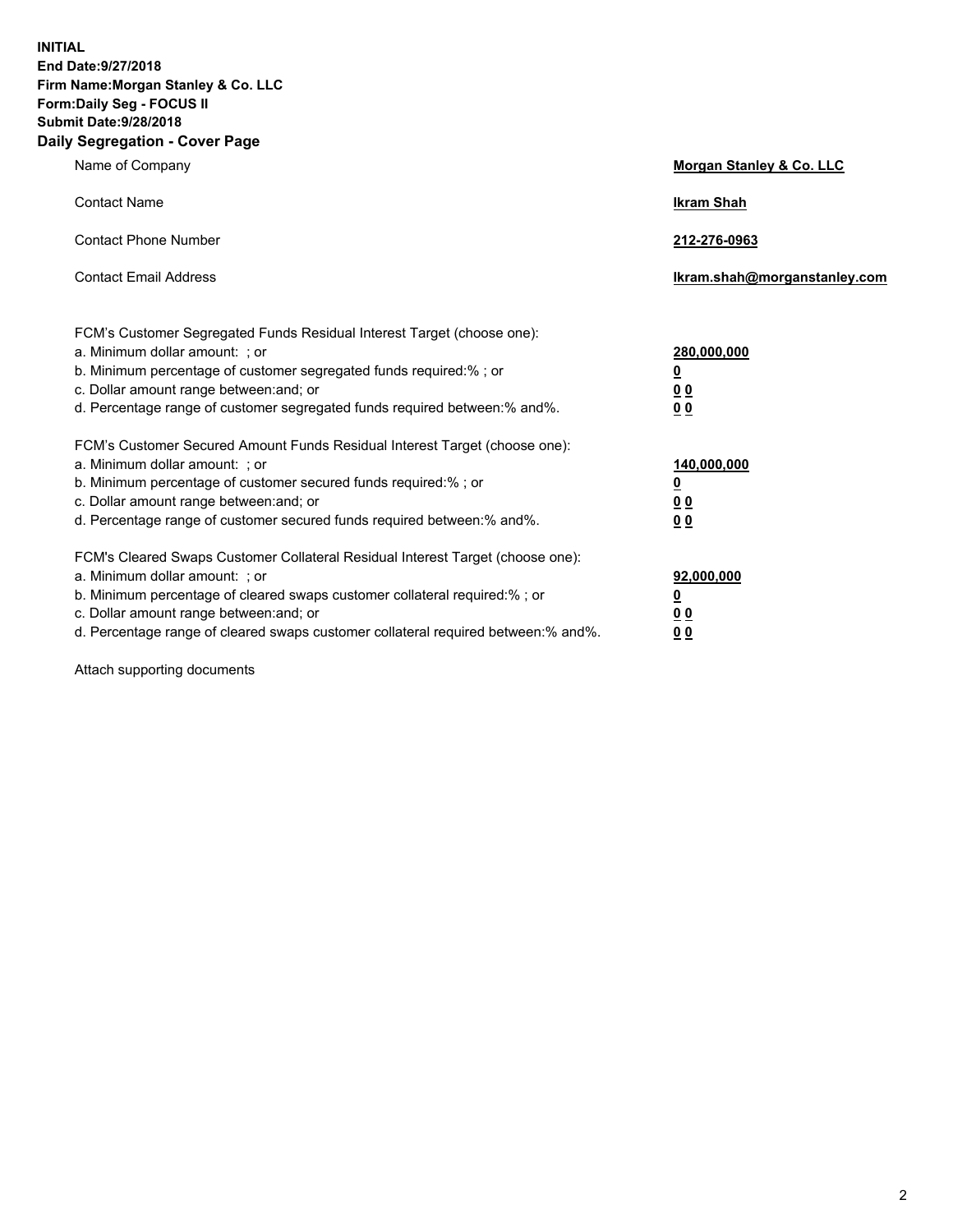## **INITIAL End Date:9/27/2018 Firm Name:Morgan Stanley & Co. LLC Form:Daily Seg - FOCUS II Submit Date:9/28/2018 Daily Segregation - Secured Amounts** Foreign Futures and Foreign Options Secured Amounts

Amount required to be set aside pursuant to law, rule or regulation of a foreign government or a rule of a self-regulatory organization authorized thereunder 1. Net ledger balance - Foreign Futures and Foreign Option Trading - All Customers A. Cash **2,610,388,821** [7315] B. Securities (at market) **2,316,740,644** [7317] 2. Net unrealized profit (loss) in open futures contracts traded on a foreign board of trade **375,285,135** [7325] 3. Exchange traded options a. Market value of open option contracts purchased on a foreign board of trade **20,243,874** [7335] b. Market value of open contracts granted (sold) on a foreign board of trade **-24,550,422** [7337] 4. Net equity (deficit) (add lines 1. 2. and 3.) **5,298,108,052** [7345] 5. Account liquidating to a deficit and account with a debit balances - gross amount **169,198,453** [7351] Less: amount offset by customer owned securities **-167,387,456** [7352] **1,810,997** 6. Amount required to be set aside as the secured amount - Net Liquidating Equity Method (add lines 4 and 5) 7. Greater of amount required to be set aside pursuant to foreign jurisdiction (above) or line 6. FUNDS DEPOSITED IN SEPARATE REGULATION 30.7 ACCOUNTS 1. Cash in banks A. Banks located in the United States **377,667,768** [7500] B. Other banks qualified under Regulation 30.7 **893,303,501** [7520] **1,270,971,269** 2. Securities A. In safekeeping with banks located in the United States **109,058,667** [7540] B. In safekeeping with other banks qualified under Regulation 30.7 **0** [7560] **109,058,667** [7570] 3. Equities with registered futures commission merchants A. Cash **7,306,803** [7580] B. Securities **0** [7590] C. Unrealized gain (loss) on open futures contracts **932,458** [7600] D. Value of long option contracts **0** [7610] E. Value of short option contracts **0** [7615] **8,239,261** [7620] 4. Amounts held by clearing organizations of foreign boards of trade A. Cash **0** [7640] B. Securities **0** [7650] C. Amount due to (from) clearing organization - daily variation **0** [7660] D. Value of long option contracts **0** [7670] E. Value of short option contracts **0** [7675] **0** [7680] 5. Amounts held by members of foreign boards of trade A. Cash **1,565,077,636** [7700] B. Securities **2,207,681,977** [7710]

- C. Unrealized gain (loss) on open futures contracts **374,352,677** [7720]
- D. Value of long option contracts **20,243,874** [7730]
- E. Value of short option contracts **-24,550,422** [7735] **4,142,805,742**
- 6. Amounts with other depositories designated by a foreign board of trade **0** [7760]
- 7. Segregated funds on hand **0** [7765]
- 8. Total funds in separate section 30.7 accounts **5,531,074,939** [7770]
- 9. Excess (deficiency) Set Aside for Secured Amount (subtract line 7 Secured Statement Page 1 from Line 8)
- 10. Management Target Amount for Excess funds in separate section 30.7 accounts **140,000,000** [7780]
- 11. Excess (deficiency) funds in separate 30.7 accounts over (under) Management Target **91,155,890** [7785]

**0** [7305]

[7354] **5,299,919,049** [7355]

**5,299,919,049** [7360]

[7530]

[7740] **231,155,890** [7380]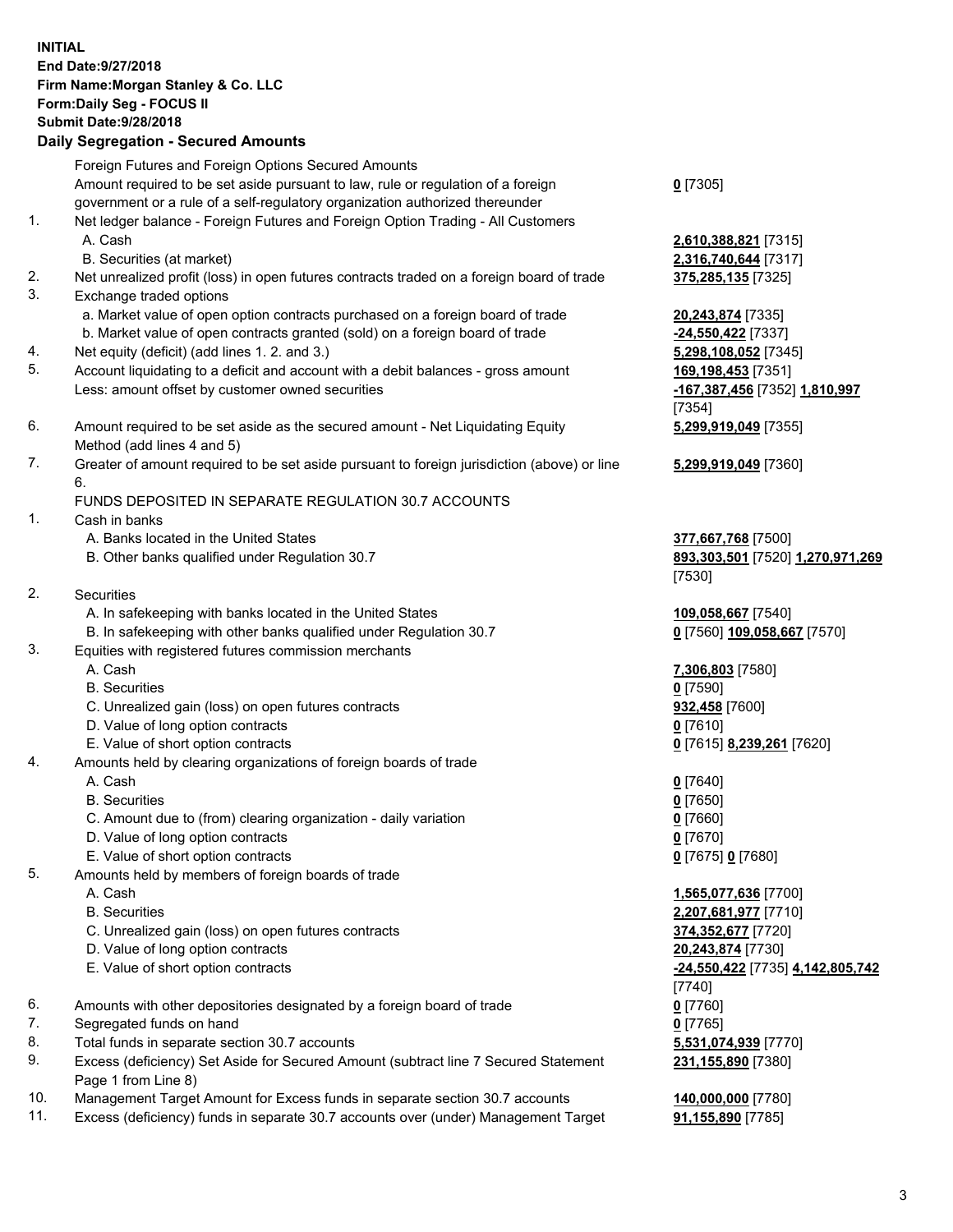**INITIAL End Date:9/27/2018 Firm Name:Morgan Stanley & Co. LLC Form:Daily Seg - FOCUS II Submit Date:9/28/2018 Daily Segregation - Segregation Statement** SEGREGATION REQUIREMENTS(Section 4d(2) of the CEAct) 1. Net ledger balance A. Cash **11,506,913,403** [7010] B. Securities (at market) **6,233,572,539** [7020] 2. Net unrealized profit (loss) in open futures contracts traded on a contract market **-310,213,104** [7030] 3. Exchange traded options A. Add market value of open option contracts purchased on a contract market **342,948,247** [7032] B. Deduct market value of open option contracts granted (sold) on a contract market **-480,926,468** [7033] 4. Net equity (deficit) (add lines 1, 2 and 3) **17,292,294,617** [7040] 5. Accounts liquidating to a deficit and accounts with debit balances - gross amount **365,371,152** [7045] Less: amount offset by customer securities **-363,592,941** [7047] **1,778,211** [7050] 6. Amount required to be segregated (add lines 4 and 5) **17,294,072,828** [7060] FUNDS IN SEGREGATED ACCOUNTS 7. Deposited in segregated funds bank accounts A. Cash **5,401,533,948** [7070] B. Securities representing investments of customers' funds (at market) **0** [7080] C. Securities held for particular customers or option customers in lieu of cash (at market) **701,889,596** [7090] 8. Margins on deposit with derivatives clearing organizations of contract markets A. Cash **6,116,403,717** [7100] B. Securities representing investments of customers' funds (at market) **0** [7110] C. Securities held for particular customers or option customers in lieu of cash (at market) **5,531,682,943** [7120] 9. Net settlement from (to) derivatives clearing organizations of contract markets **4,959,137** [7130] 10. Exchange traded options A. Value of open long option contracts **342,948,247** [7132] B. Value of open short option contracts **-480,926,468** [7133] 11. Net equities with other FCMs A. Net liquidating equity **5,498,038** [7140] B. Securities representing investments of customers' funds (at market) **0** [7160] C. Securities held for particular customers or option customers in lieu of cash (at market) **0** [7170] 12. Segregated funds on hand **0** [7150] 13. Total amount in segregation (add lines 7 through 12) **17,623,989,158** [7180] 14. Excess (deficiency) funds in segregation (subtract line 6 from line 13) **329,916,330** [7190]

- 15. Management Target Amount for Excess funds in segregation **280,000,000** [7194]
- 16. Excess (deficiency) funds in segregation over (under) Management Target Amount Excess

**49,916,330** [7198]